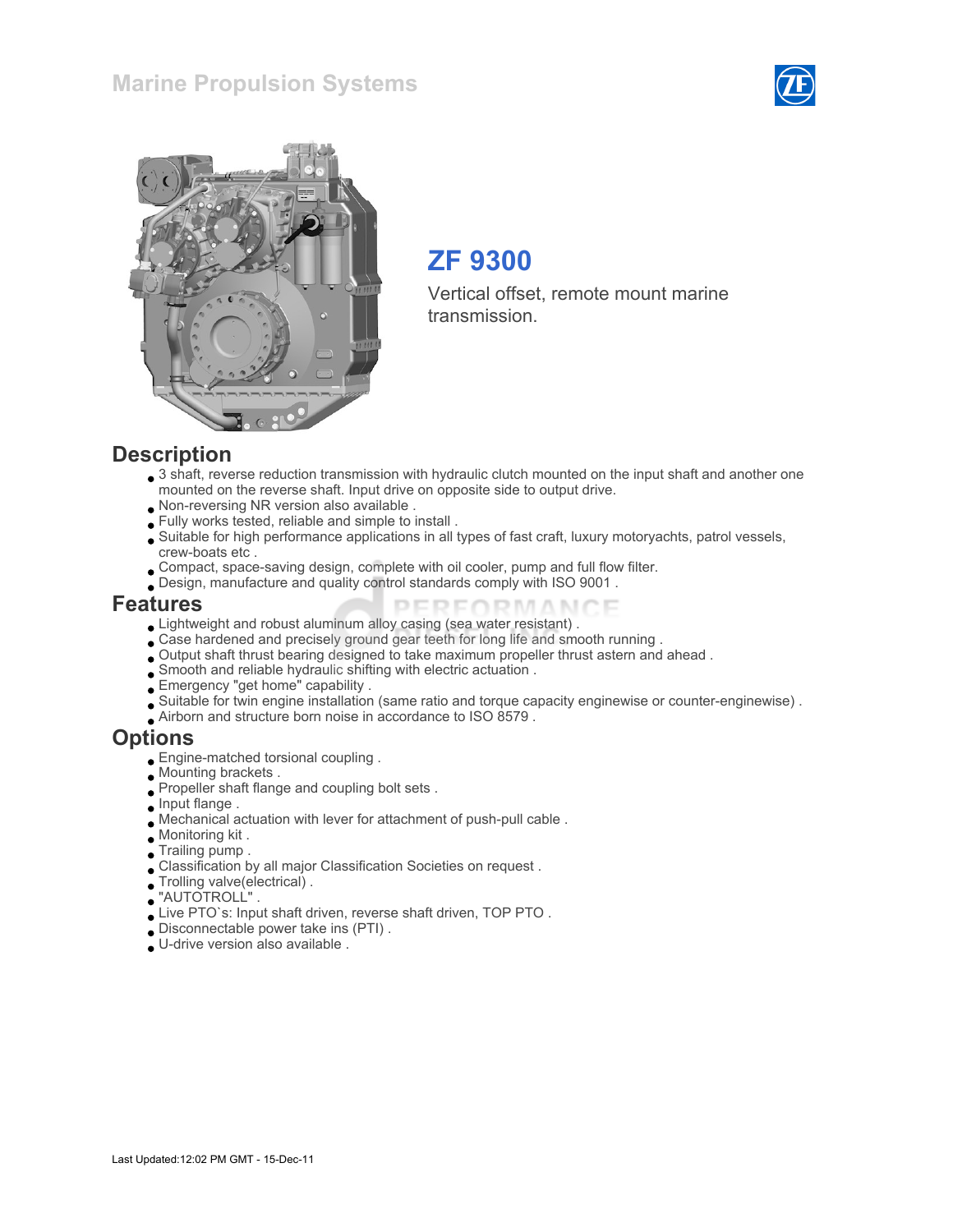

## Light Duty

| <b>RATIOS</b>                           | MAX. TORQUE POWER/RPM<br><b>INPUT POWER CAPACITY</b> |      |                                                        |    |           |          |           |          |          | MAX. |            |
|-----------------------------------------|------------------------------------------------------|------|--------------------------------------------------------|----|-----------|----------|-----------|----------|----------|------|------------|
|                                         | Nm                                                   | ftlb | kW                                                     | hp | <b>kW</b> | hp       | <b>kW</b> | hp       | kW       | hp   | <b>RPM</b> |
|                                         |                                                      |      |                                                        |    |           | 1800 rpm |           | 2000 rpm | 2100 rpm |      |            |
| $\boxed{ }$ 3.538, 3.760*, 3.958, 4.522 | 14325                                                |      | 10566 1.5000 2.0115 2700 3621 3000 4023 3150 4224 2300 |    |           |          |           |          |          |      |            |
| $\boxed{\blacksquare}$ 5.185*           | 12369                                                | 9123 | 1.2952 1.7369 2331 3126 2590 3474 2720 3647            |    |           |          |           |          |          |      | 2300       |
| * Special Order Ratio.                  |                                                      |      |                                                        |    |           |          |           |          |          |      |            |

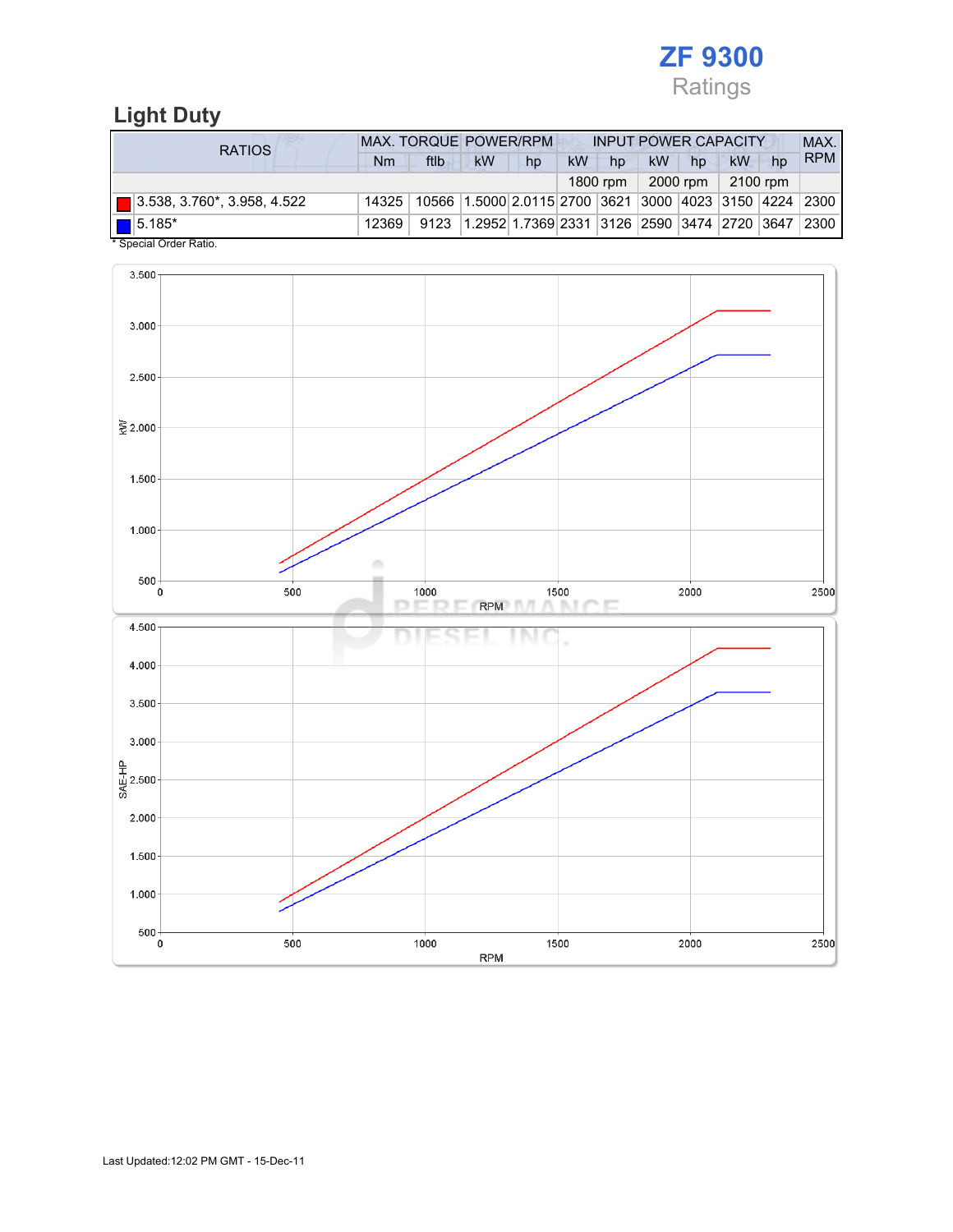

## Medium Duty

| <b>RATIOS</b>                 | MAX.<br>POWER/RPM<br><b>INPUT POWER CAPACITY</b><br><b>TORQUE</b> |      |                                                       |                                                  |           |          |    |          |    |          | MAX.<br><b>RPM</b> |
|-------------------------------|-------------------------------------------------------------------|------|-------------------------------------------------------|--------------------------------------------------|-----------|----------|----|----------|----|----------|--------------------|
|                               | Nm                                                                | ftlb | kW                                                    | hp                                               | <b>kW</b> | hp       | kW | hp       | kW | hp       |                    |
|                               |                                                                   |      |                                                       |                                                  |           | 1600 rpm |    | 1800 rpm |    | 2000 rpm |                    |
| █▌3.538, 3.760*, 3.958, 4.522 | 13203                                                             |      | 9738 1.3825 1.8540 2212 2966 2489 3337 2765 3708 2300 |                                                  |           |          |    |          |    |          |                    |
| $\blacksquare$ 5.185*<br>.    | 11317                                                             | 8347 |                                                       | 1.1850 1.5891 1896 2543 2133 2860 2370 3178 2300 |           |          |    |          |    |          |                    |

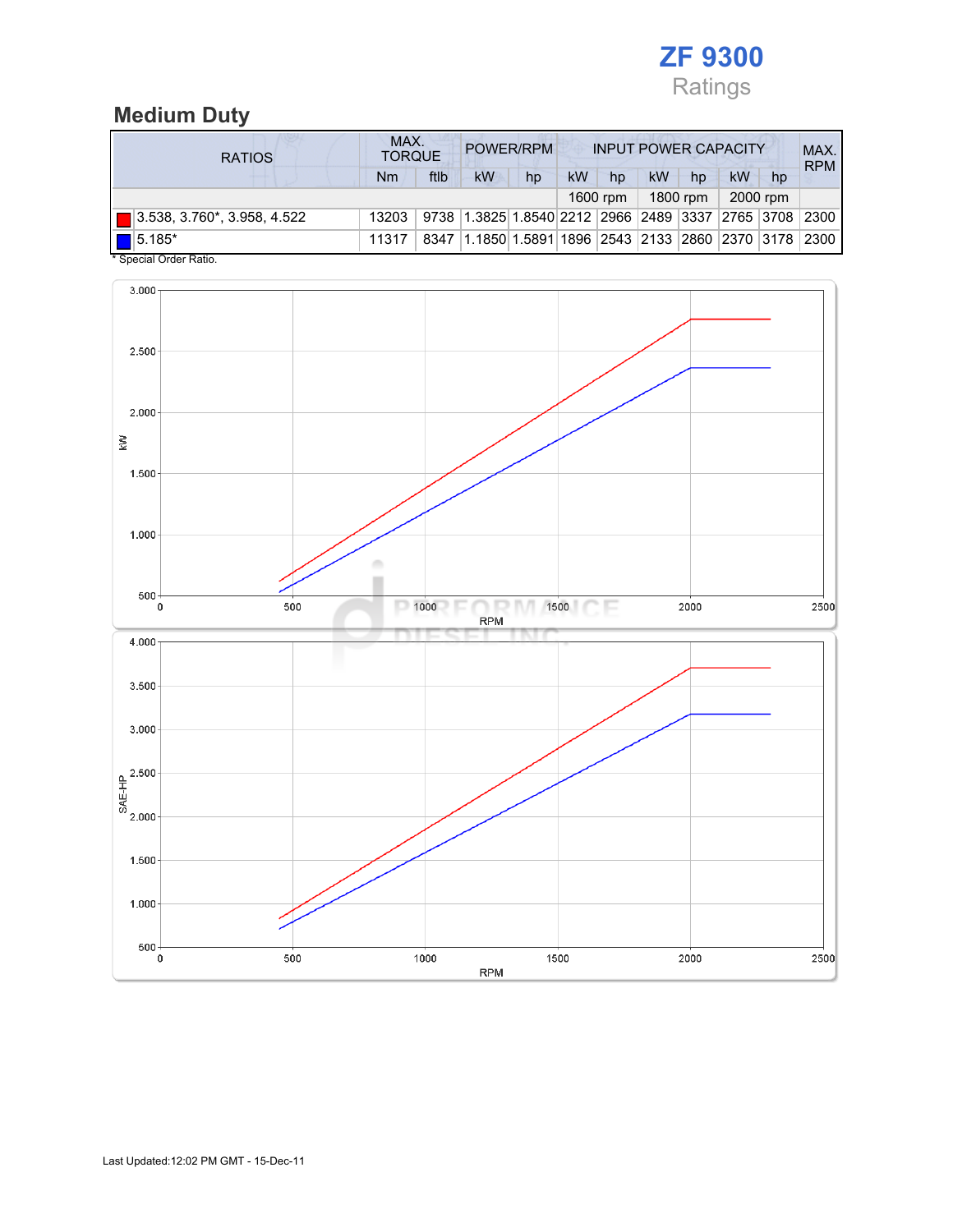

# Continuous Duty

| <b>RATIOS</b>               | MAX.<br>POWER/RPM<br><b>INPUT POWER CAPACITY</b><br><b>TORQUE</b> |      |                         |                    |           |            |                              |          | MAX.<br><b>RPM</b> |          |      |
|-----------------------------|-------------------------------------------------------------------|------|-------------------------|--------------------|-----------|------------|------------------------------|----------|--------------------|----------|------|
|                             | Nm                                                                | ftlb | kW                      | hp                 | <b>kW</b> | hp         | kW                           | hp       | kW                 | hp       |      |
|                             |                                                                   |      |                         |                    |           | $1200$ rpm |                              | 1600 rpm |                    | 1800 rpm |      |
| 3.538, 3.760*, 3.958, 4.522 | 11651                                                             |      | 8593 1.2200 1.6360 1464 |                    |           |            | 1963  1952  2618  2196  2945 |          |                    |          | 1800 |
| $15.185*$                   | 10028                                                             | 7396 |                         | 1.0501 1.4081 1260 |           |            | 1690  1680  2253  1890  2535 |          |                    |          | 1800 |

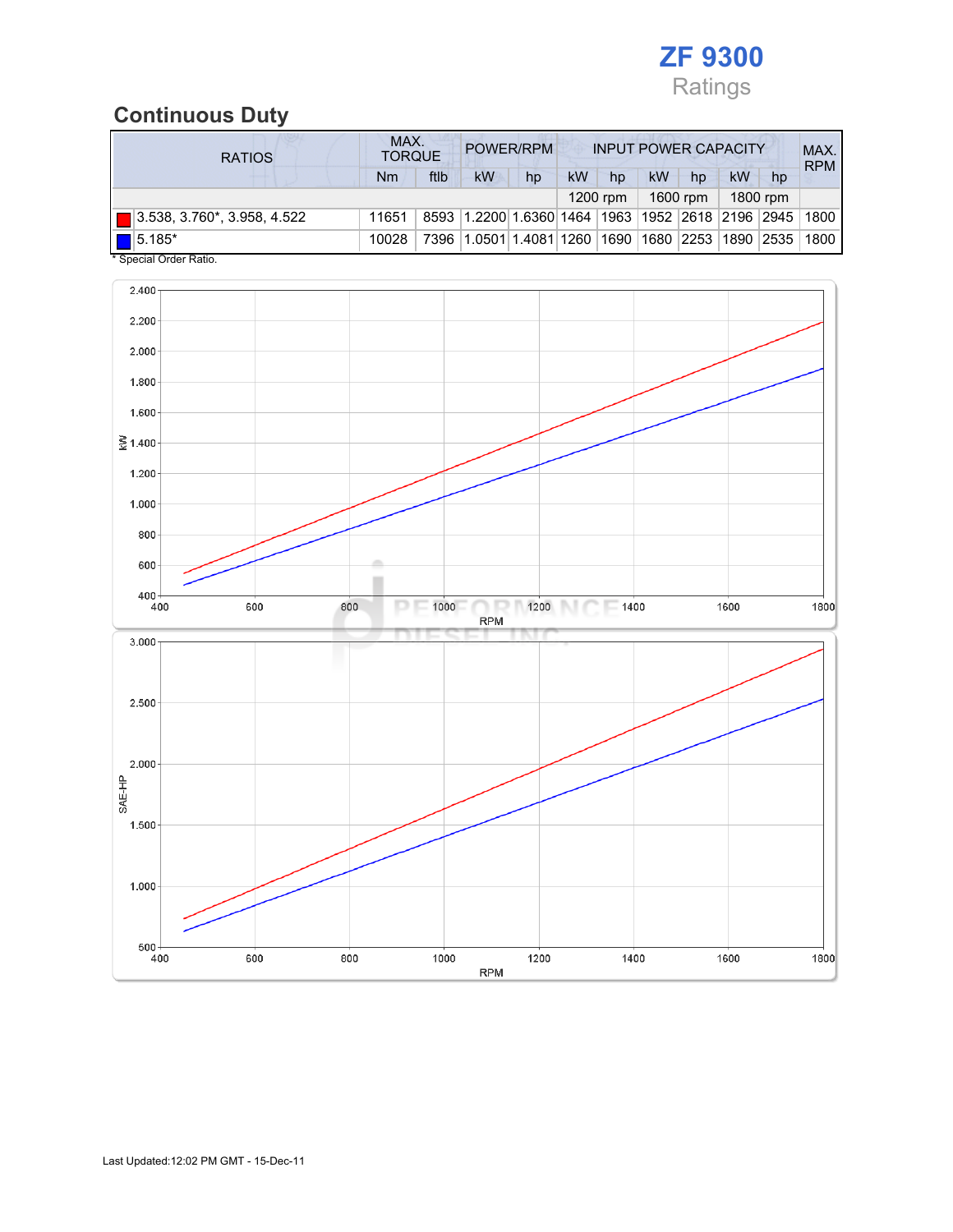# ZF 9300 **Dimensions**





|               |                |                |                | mm (inches)    |                            |                                     |                |                          |           |
|---------------|----------------|----------------|----------------|----------------|----------------------------|-------------------------------------|----------------|--------------------------|-----------|
| A             | B <sub>1</sub> | B <sub>2</sub> | H <sub>1</sub> | H <sub>2</sub> |                            |                                     | L2             | $L_3$                    | Bell Hsg. |
| 545 (21.5)    | 570 (22.5)     | 570 (22.5)     | 485 (19.1)     | 968 (38.1)     | 897 (35.3)                 | $\mid$ 714 (28.1) $\mid$ 164 (6.46) |                | $\overline{\phantom{0}}$ |           |
|               |                | Weight kg (lb) |                |                | Oil Capacity Litre (US qt) |                                     |                |                          |           |
| 1,910 (4,202) |                |                |                |                | 90.0(95.4)                 |                                     |                |                          |           |
|               |                |                |                |                |                            |                                     | $-$ n<br>المحب |                          |           |

#### Output Coupling Dimensions ìΕ

|    |  |             |  |               |                                                         | <b>Bolt Holes</b> |     |      |              |
|----|--|-------------|--|---------------|---------------------------------------------------------|-------------------|-----|------|--------------|
|    |  |             |  |               |                                                         |                   | No. |      | Diameter (E) |
| mm |  | in mm in mm |  | $\mathsf{In}$ | mm                                                      |                   |     | mm   |              |
|    |  |             |  |               | 435   17.1   385   15.2   330   13.0   45.0   1.77   20 |                   |     | 30.4 | 1.20         |